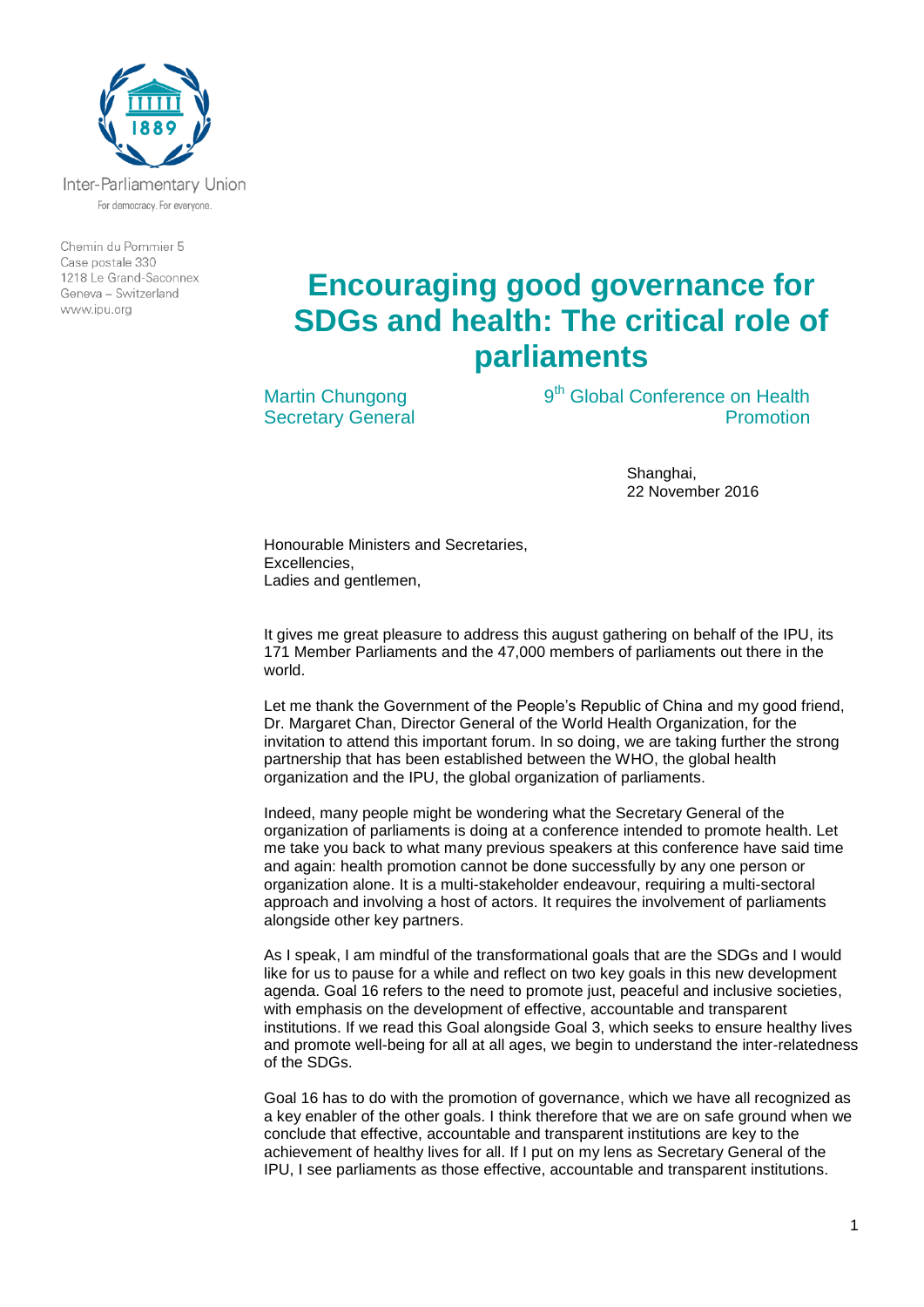It is for this reason that the 2030 Agenda acknowledges the central role parliaments can play in advancing the SDGs by adopting enabling legislation, including the key budget bill. It also recognizes that parliaments are uniquely placed to hold governments to account for the effective implementation of the SDGs. I would like to add that, as representatives of the people, parliaments are well-placed to articulate and implement the aspirations of the people for a better life.

From this podium, therefore, I wish to make the case for a more robust partnership between the governance community, including parliaments, and the technical/scientific community embodied by the WHO. I wish to stress the importance of such a partnership being built at both the international and the national levels.

If you will allow me, I would like to reflect on my vision for the involvement of parliaments in and their contribution to the promotion of health:

- 1. Parliaments are the institutions that are called upon to translate international instruments and commitments into the national legislative framework and devise policies for their implementation. They should be more active in performing this role.
- 2. Parliaments should be able and willing to exercise oversight and demand accountability for the implementation of health commitments and policies. They are the critical link on the ground between policies and actual implementation of health projects in an efficient and transparent manner.
- 3. Parliaments should play their budgetary role more robustly and ensure through their resource allocation functions that the health sector is well funded.
- 4. Parliamentarians, as representatives of the people, have an important advocacy mission for health in their communities. They are the bridge between the people and the powers that be. They are community leaders who should lead by example and sensitize their constituents to healthy lifestyles.

The leitmotiv of the SDGs is that no one should be left behind. Parliaments and parliamentarians have a bounden duty to ensure this. It is only then that they can be seen to be inclusive not only in their composition but also in the way they deliver effectively to the people, to all the people. After all, is it not said that a democratic parliament is one that articulates the interests of society as a whole and in which society, in all its diversity can identify itself?

But then we need to be realistic: many parliaments around the world lack the expertise and resources to perform their duties. It is therefore imperative that efforts be dedicated to building the capacities of parliaments in the health sector, for instance. When I began my career, parliaments were considered to be highly-sensitive institutions politically and many external actors were reluctant to engage with them lest their actions be construed as interfering with the internal affairs of States. While it is still true that parliaments remain politically-sensitive institutions, there is no legitimate excuse today to not engage with them. Parliaments are indeed opening up in response to a fast-moving world and partners such as WHO should be more forthcoming in engaging with them. This means for instance that parliamentarians should be involved in national dialogues, including those facilitated by partners, with a view to formulating national health policies. It means that WHO must be more willing to engage with health-related committees in parliaments to provide the expertise, data and analyses needed to develop sound legislation and policies.